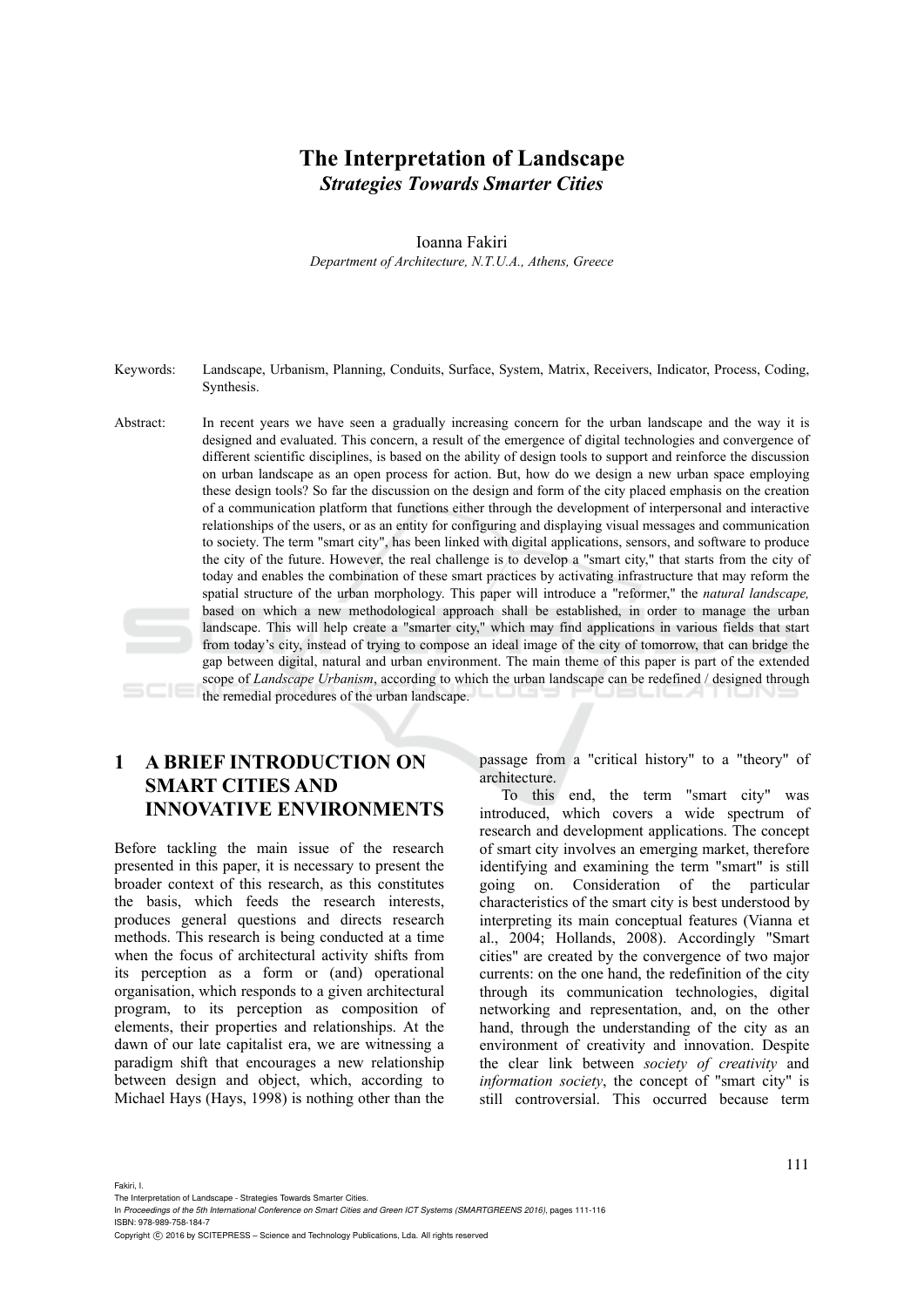"smart" is often associated with digital functions, and the terms "digital city" and "cyber city" (Mitchell, 2006) are used alternatively and equivalently. However, it is certain that, providing a digital platform or a digital representation of the city does not adequately justify the description of an urban system as innovative. In the following sections, the main framework of the research presented in this paper elaborates on the above questions and proposes a new method for a *smarter* city.

### **1.1 Research Framework**

Digital applications, sensors, and software often interact towards the creation of the *city of the future*. However, the real challenge in contemporary reality is to develop a "smart city", which starts from the city of today and enables the combination of smart practices. As part of this research that attempts to define the concept of a smarter city that is based on the structure of an existing city, the parameter of the natural landscape is introduced, which, in the proposed method acts as a key reformer of the urban fabric.

Accordingly in this work the notion of "natural" is no longer defined as an external feature and a representational structure but participates and supports the urban fabric and becomes part of the broader approach to urban technology that combines artificial and natural systems (Νeuman, 2006). This synergy between natural systems and urban infrastructure systems, in this paper, will be the basis of a new methodological approach to design with emphasis on the landscaping component.

## **2 THE STATE OF THE ART**

## **2.1 The Science of Landscape Urbanism**

*Landscape Urbanism* is a neologism, introduced in 1996 by Charles Waldheim that attempts to describe the landscape as an urban phenomenon, on an effort to reduce the conflicts between the man-made and natural environment of the cities. Landscape Urbanism is today a thriving interdisciplinary practice that emerges as a renewed perception for recording, dealing with, and strategically examining, or designing, towards contemporary problems of the structure of the urban landscape.

Waldheim, through a presentation of two projects

from the 1930's and 40's, presents the early emergence of an "organic urbanism" which can be viewed as early versions of landscape urbanist principles. His account in these projects becomes the basis for a brief look into the rise of this *organic* way of thinking – that is the rise of landscape urbanism.

The Universities of Pennsylvania, Harvard and Toronto between 1999 and 2010 functioned as vibrant workshops studying and researching applications of this interdisciplinary field. Proponents of Landscape Urbanism agree that traditional dichotomies between the urban and natural landscape are now powerless in the face of today's urban reality. The new strategic design enhances the participation of the natural factor focusing on the specific dynamic processes and changes inherent in a place. Temporality, variation, gradual evolution and adaptation to ecological parameters, are derivatives of a renewed understanding of the correlation between urban environment and natural space at a conceptual level.

At this point, it is worth-mentioning some additional definitions of Landscape Urbanism. According to Waldheim (Waldheim, 2006) Landscape Urbanism appears to describe a disciplinary re-alignment, in which landscape replaces architecture as the basic building block of contemporary urbanism. For many researchers and theoreticians across a range of disciplines, landscape has become both the lens through which the contemporary city is represented and the medium through which it is constructed. Discussions regarding Landscape Urbanism as a synthesis of natural and social processes, which are contained within the broader context of the urban component, gives rise to a new urbanism grounded in ecological literacy, where even people are viewed as part of nature (Steiner, 2006).

Another interesting conception of landscape urbanism is Corner's three surface strategies, namely "open-ended," "indeterminate," and "catalytic," which suggest as a way of developing design strategies, as opposed to formal compositions and master plans (Corner, 2003). These three surface strategies refer to his perception of the contemporary city as a horizontal surface constructed in three layers: construction surface, infrastructure, and affiliation. As Corner states: "Land division," "allocation," "demarcation" and the "construction of surfaces" constitute the first act in staking out ground; the second is to establish services and pathways across the surface to support future programmes; and the third is ensuring permeability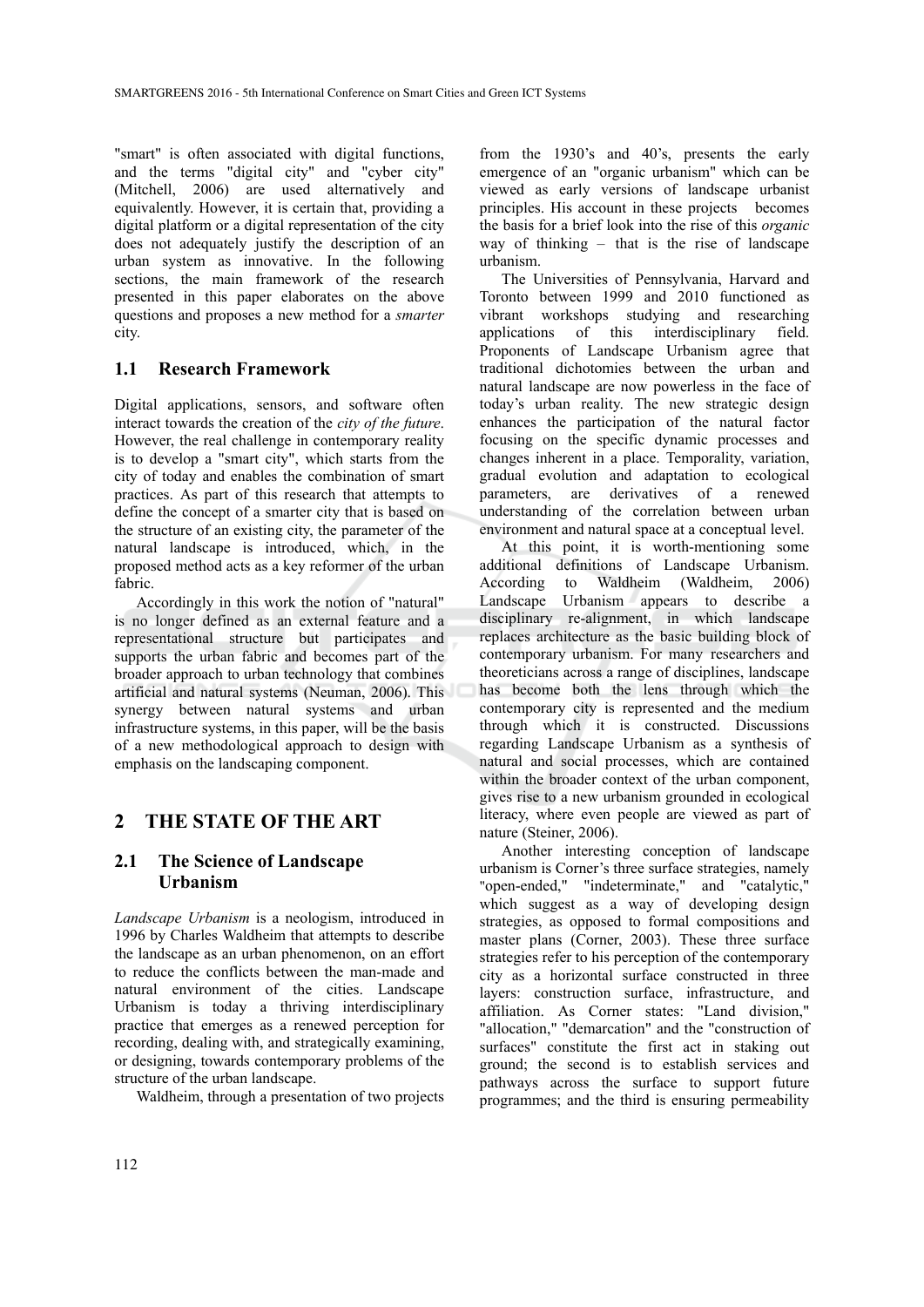to allow for future permutation, affiliation and adaptation (Corner, 2003). This framework integrates both conceptual approaches and research proposals, with potential real world applications. This generally stems from a conviction that landscape is emerging as a model for urbanism.

In the same framework, Stan Allen, states that "Landscape has traditionally been defined as the art of organising horizontal surfaces". Departing from this observation, he elaborates saying that landscape bears an obvious relationship to the extended field of the contemporary city, as well as to the newly emerging interest in topological surfaces. By paying careful attention to surface conditions, including or involving, not only configuration, but also materiality and performance, designers can activate space and produce urban effects without "the weighty apparatus of traditional space making." (Allen, 2002)

## **2.2 Defining the Idea of a** *Smarter* **City based on the Landscape**

As mentioned earlier, the natural landscape, on the one hand, is the lens through which we can describe and visualise the smarter city, while on the other hand, the appreciation of the natural landscape is linked to a search for the landscapes dynamic capabilities as a design standard. Therefore, the landscape comes into the public scene as an indicator of the sustainable growth of the urban fabric, and as an indicator of sustainability to the extent that it can control the delicate dynamic balance between the natural space and the urban fabric. This renders landscape an attractive intervention environment worthy of a smarter city. In this paper, we will try to outline methods and strategies that can manage the dynamic conditions of the natural landscape. Specifically, the aim of the presented research is to propose a method for managing the landscape in the form of a diagram, and an approach, which will be linked with the concept of a smarter city, that is based and builds on the city of today.

The notion of the smarter city as a hybrid field between the natural and the urban fabric permits the exploration of processes that will lead to the effective management of the properties of both systems (natural and urban). According to Herbert Simon (Simon, 1996), the dominant directions in landscape management are the following two: a) prevision and b) the homeostatic and feedback adjustment. Prevision presupposes understanding the initial conditions, the selection of appropriate

variables, and decoding of the relations between them. On the other hand, homeostasis refers to the flexibility of a system to absorb environmental changes remaining unchanged, while feedback presupposes a kind of dynamic adjustment of the system. Departing from Simon's approach, we will try to outline a strategy for the hybrid development of smarter cities based on these two basic directions.

# **2.3 What Does the Landscape Urbanism Means in Practise?**

Francois Dagognet referring to Landscape design strategy, he describes it as a method where one finds less in it, than through it. *But how can landscape function as a method*? Corner admits that landscape urbanism contains many uncertainties concerning its practical application. Though he promotes new concepts and representation techniques and suggests ways on how these can be applied.

However, Corner believes that the current state of landscape urbanism is not able to deal with this complexity. Instead he claims that one should focus on the development of techniques and methods (Corner, 2006). The activities listed by Corner are quite abstract. Thus, in this paper we will try to describe a design methodology that will lead to the development of a broad variety of tools and design process approaches.

# **3 MEASURING AND MINING URBAN DATA**

LOGY PUBLICATIONS

## **3.1 Analysis:** *A Dual Conduit System*

In this section we attempt to define a methodology in which the urban landscape is shaped through a complex diagrammatic entity capable of operating through feedback. The integration of *metabolic processes of the natural landscape*, as defined by Corner, in the production of the urban landscape also involving material and geometrical parameters, requires a management. In the proposed methodology natural landscape is broken down into two distinct parts*.* Each part is functioning as a *conduit* that conveys fluxes through it. The use of the term flux in this paper is based on the following rational: In the initial meaning of the term "Flux," that derives from the Latin word fluxus, both flow and change are included. This perfectly describes both a main functionof natural landscape that is able to convey *flows*, and the effects that *flows* have on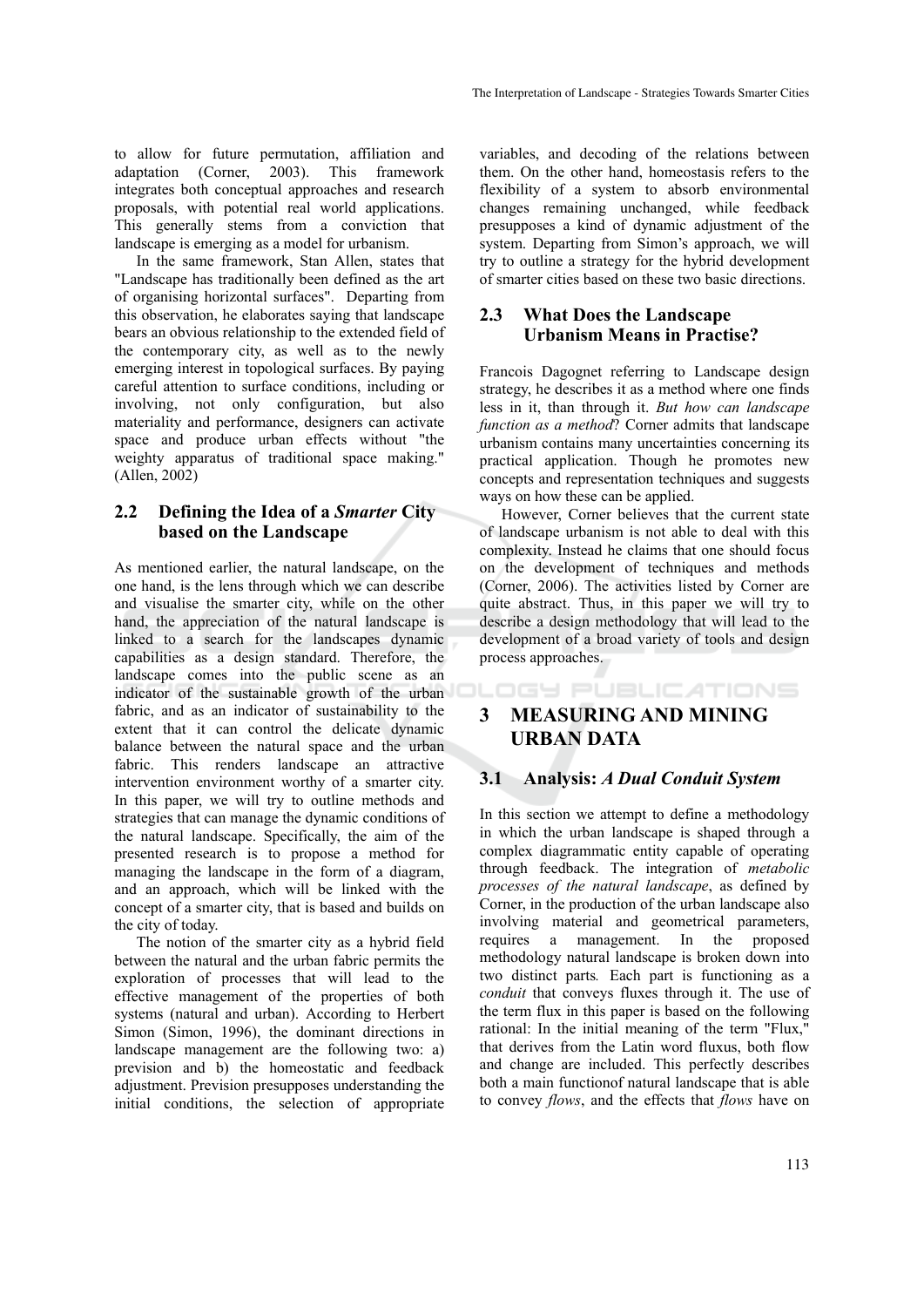SMARTGREENS 2016 - 5th International Conference on Smart Cities and Green ICT Systems



Figure 1: Fundamental Components of Smarter City.

it, which may cause changes to it. The first conduit requires reading the landscape *as a surface,* and the second conduit *as a system.* Hence, landscape, described as a surface, can be perceived as an heterogeneous field which functions as a main infrastructure of the city. Interpreting the landscape as a system may be used to emphasise the interaction of historical, cultural, economical and social processes, as well as to provide an explanation of their effect on the spatiality of a city over time.

The output of the two conduits, are included in a *matrix,* which will be used to further contextualise the developed strategies. The matrix consists of multiple *receivers*. The output data transferred

through the conduits of the matrix are subsequently organised in different receivers according to set quality parameters. The receivers can be combined; and, in this manner, the matrix itself can be read as a palette of landscape urbanism strategies and can be adapted to a given instance of an urban landscape. In other words the matrix facilitates contextualisation and can serve as a framework for the application of the proposed landscape urbanism methodology.

### **3.2 Landscape as a Surface**

The idea of landscape as surface means seeing the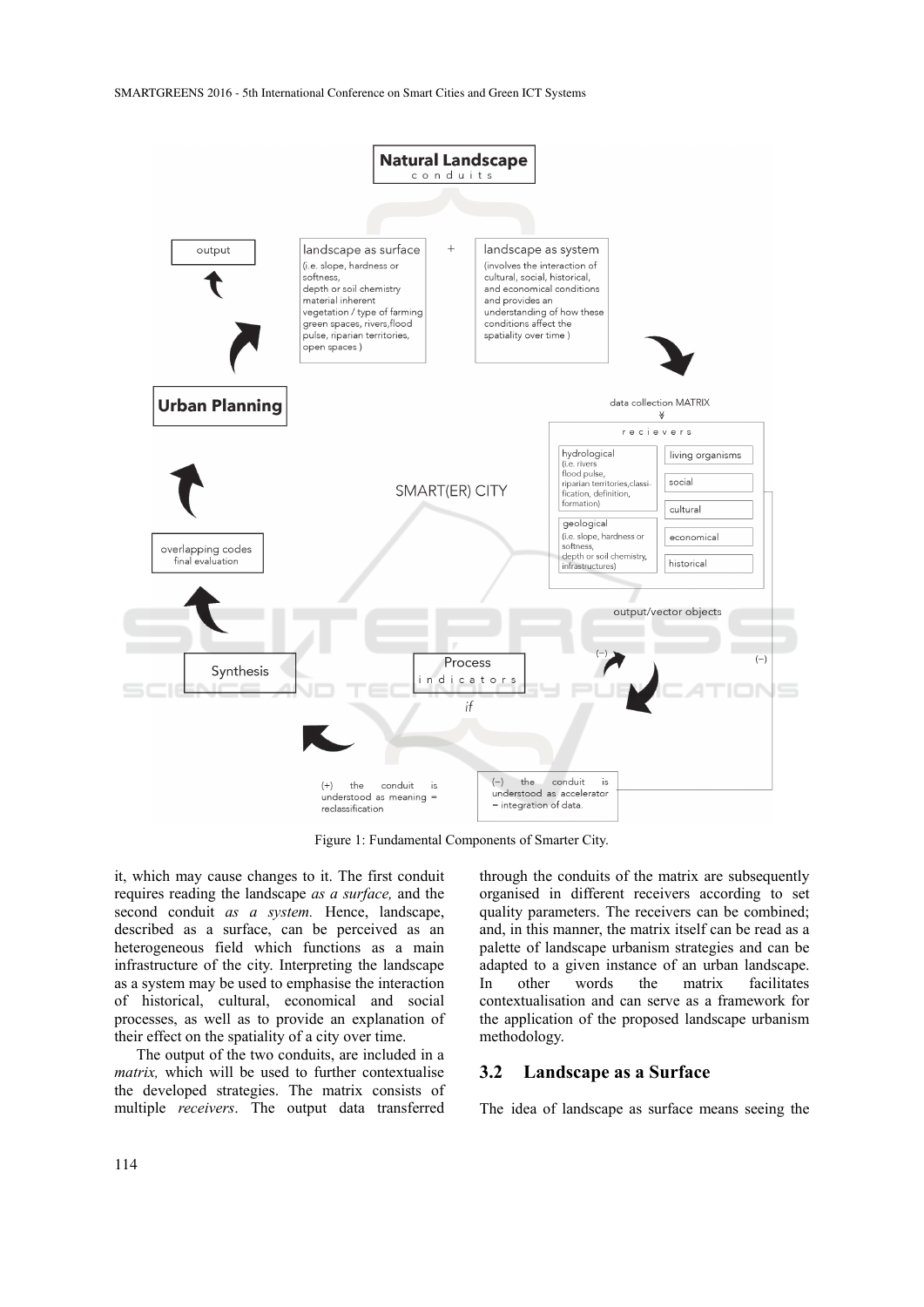landscape surface as being active and operational, rather than as a thin passive board (Allen, 2002). At this point, the landscape as surface is not understood as a flat lifeless plane, but rather as a set of behavioural characteristics. Soil has permeability and plants have height and growth rate – characteristics that make the surface a living carrier of flows and processes. The idea of the surface includes the performative aspects of the landscapes surface. Slope, hardness or softness, permeability, depth, or soil chemistry are all variables that influence the behaviour of surfaces such as their tendency to shed or hold water, or their ability to support traffic, events, or plant life (Wall, 1999). Thus, the surface of the landscape with its wide range of properties, can affect program and organisation, and contribute to the creation of a valid strategic model for a contemporary urban condition.

In the proposed method, all the first conduit's data are transferred to the matrix that incorporates two distinct receivers: a hydrological receiver and a geological one.

### **3.2.1 Hydrological Receiver**

The hydrological receiver addresses water as a living mechanism, which can create a resilient, yet productive ground, for the social and morphological prosperity of the landscape. This can generate a water management system. Accordingly in this method "water" is not addressed merely as a basic necessity for everyday life; it becomes a central element for a new urban social ecology.

In particular, the water receiver may be used to find out the timings, amount of water, extension, etc. to find out the problems and the opportunities the city is facing exactly. Water flows over the surface and software simulates processes of erosion and deposition. This finding allows the model to predict the water dynamics with high resolution.

#### **3.2.2 Geological Receiver**

The main purpose of the geological receiver is to provide an understanding of the influence of various parameters, such us grain size of the soil vegetation and slope processes, depth or soil chemistry, material could influence on the formation of a new urban social ecology. The receiver is using data from multiple sources, including data downloaded from online sources, field-collected data, and published map data. For this purpose, geological simulation models can be employed. Such software will help us analyse, store, manipulate and visualize geological information on a map.

### **3.3 Landscape as a System**

The landscape as a system involves the interaction of cultural, social, historical, and economical conditions and provides an understanding of how these conditions affect the spatiality over time. Specifically, landscape as system handles landscape as a dynamic ecosystem, derived from the reevaluation of the synthesis of natural and cultural processes. This interpretation of the system further means a focus on process, synthesis, resilience and contingency.

Lister (Lister N-M, 2007), by reference to Sim Van der Ryn and Cowan, explains that the description and culture could create new hybrid models linking cultural activity and natural systems. To manage the urban fabric, it is not enough to distinctly address the cultural factor and the natural element, but those two, must interact through hybridized forms that are best suited to describe typologies inherent in the modern city.

Summarizing, the landscape as a surface and the landscape as a system contribute to the development of operational strategies aimed at the management of the landscape as a whole. The establishment of the double conduits is the first piece of the methodological tool. The objective of this phase is to collect data, separate them according to their quality into the two distinct conduits, and to transform the data into appropriate forms, vector objects, so as to be used as data of the next phase. The handling of the landscape as a combined surface and system may actively contribute to the dynamics of the city and aims to develop operational strategies towards the city redefinition.

# **4 PROCESS AND SYNTHESIS**

The second phase of the methodological tool introduces specific standards called "indicators". These "indicators" are quantified data that meet specific conditions (simplicity, power, data availability over time, sensitivity to small changes, validity) and allow the system to legislate and monitor the quality of the variables managed. At the point where the "indicators" check the validity of the previous level's data, these conduits are charged with a plus or minus sign. If the sign is minus, the conduit is understood as *meaning*, in which case the system reclassifies the vector objects. If the sign is plus, the conduit acts as *accelerator* and facilitates the encouragement and integration of data.

The third phase of the methodological approach